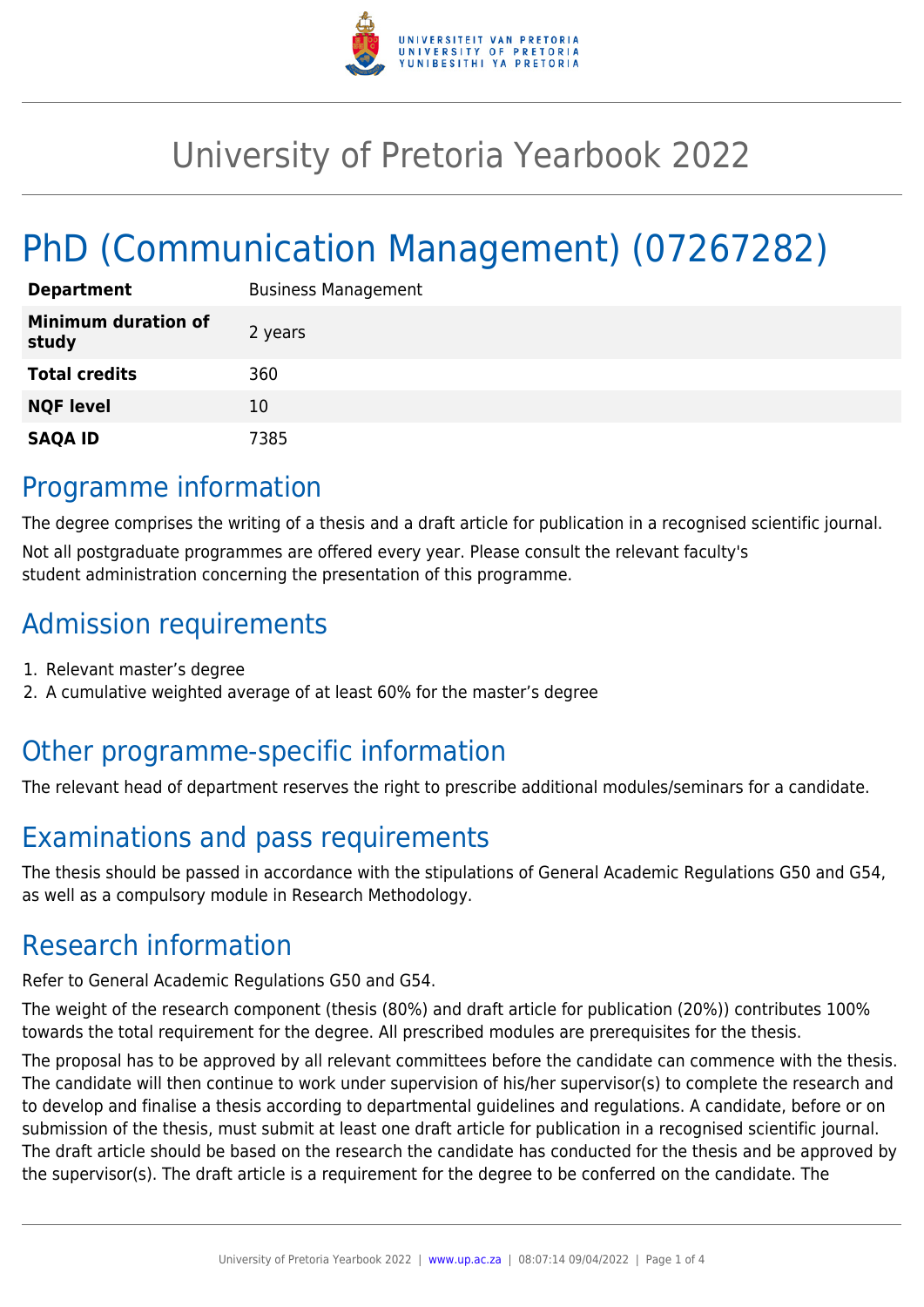

candidate has to give advance notice, in the appropriate format, about his/her intent to submit the thesis.

If a candidate fails any of the exemption assessments, the head of the department reserves the right to specify additional modules and to register him/her for EBW 900 (Research proposal) until he/she has met the specified requirements.

The research component comprises the writing of a thesis and a draft article for publication. A two-page outline proposal has to be submitted to the head of the department. Upon approval of the proposal, a supervisor(s) will be appointed. The candidate will work under the guidance of his/her supervisor to develop a detailed research proposal according to the departmental guidelines. The proposal has to be approved by all relevant committees before the candidate can commence with the thesis. The candidate will then continue to work under supervision of his/her supervisor to complete the research and to develop and finalise a thesis according to departmental guidelines and regulations. An oral defence of the thesis may be required as part of the final examinaton.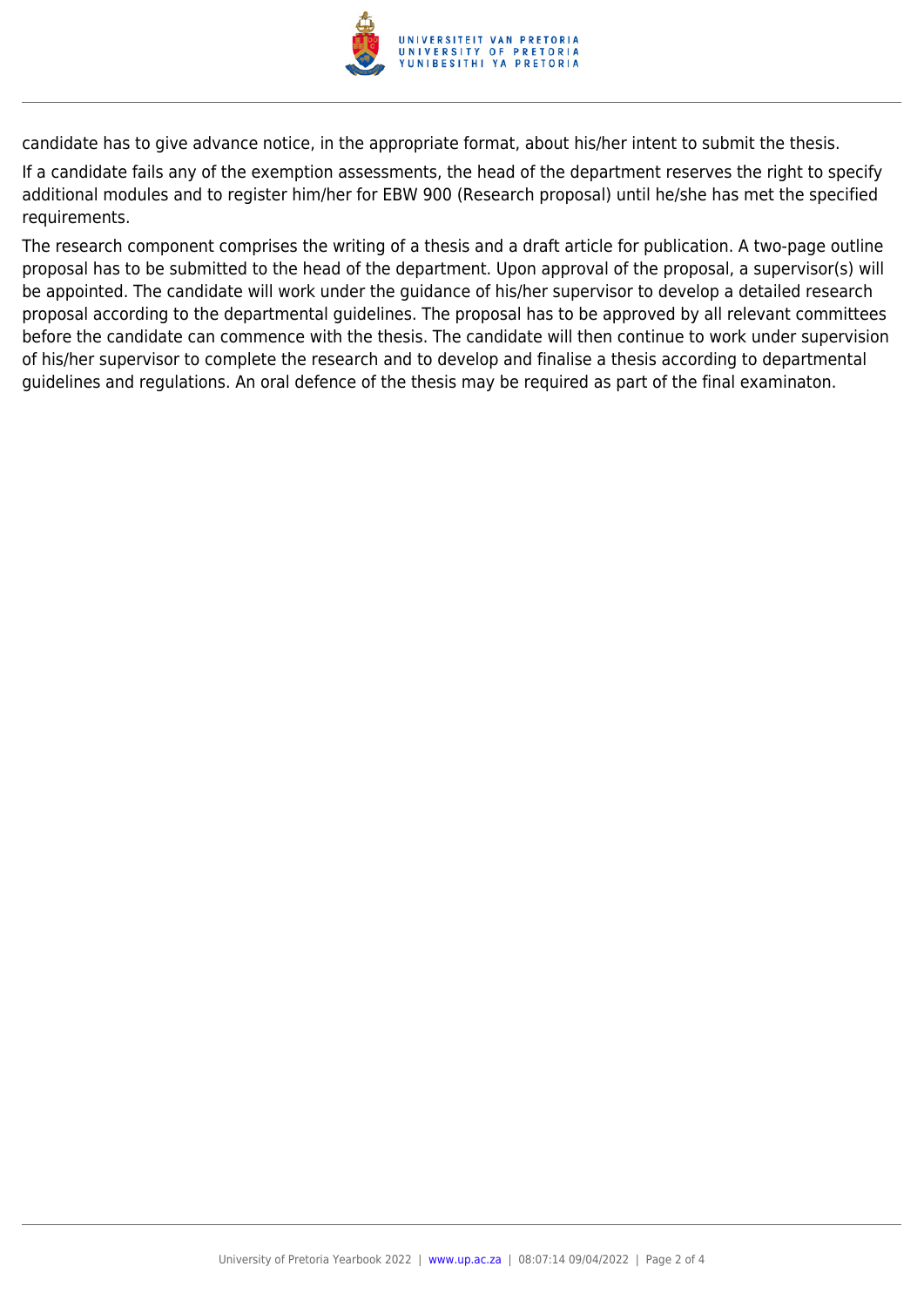

## Curriculum: Year 1

#### **Minimum credits: 360**

#### **Core modules**

[Thesis: Communication management 995](https://www.up.ac.za/faculty-of-education/yearbooks/2022/modules/view/KOB 995) (KOB 995) - Credits: 360.00 [Research proposal: Leadership 900](https://www.up.ac.za/faculty-of-education/yearbooks/2022/modules/view/OBS 900) (OBS 900) - Credits: 0.00